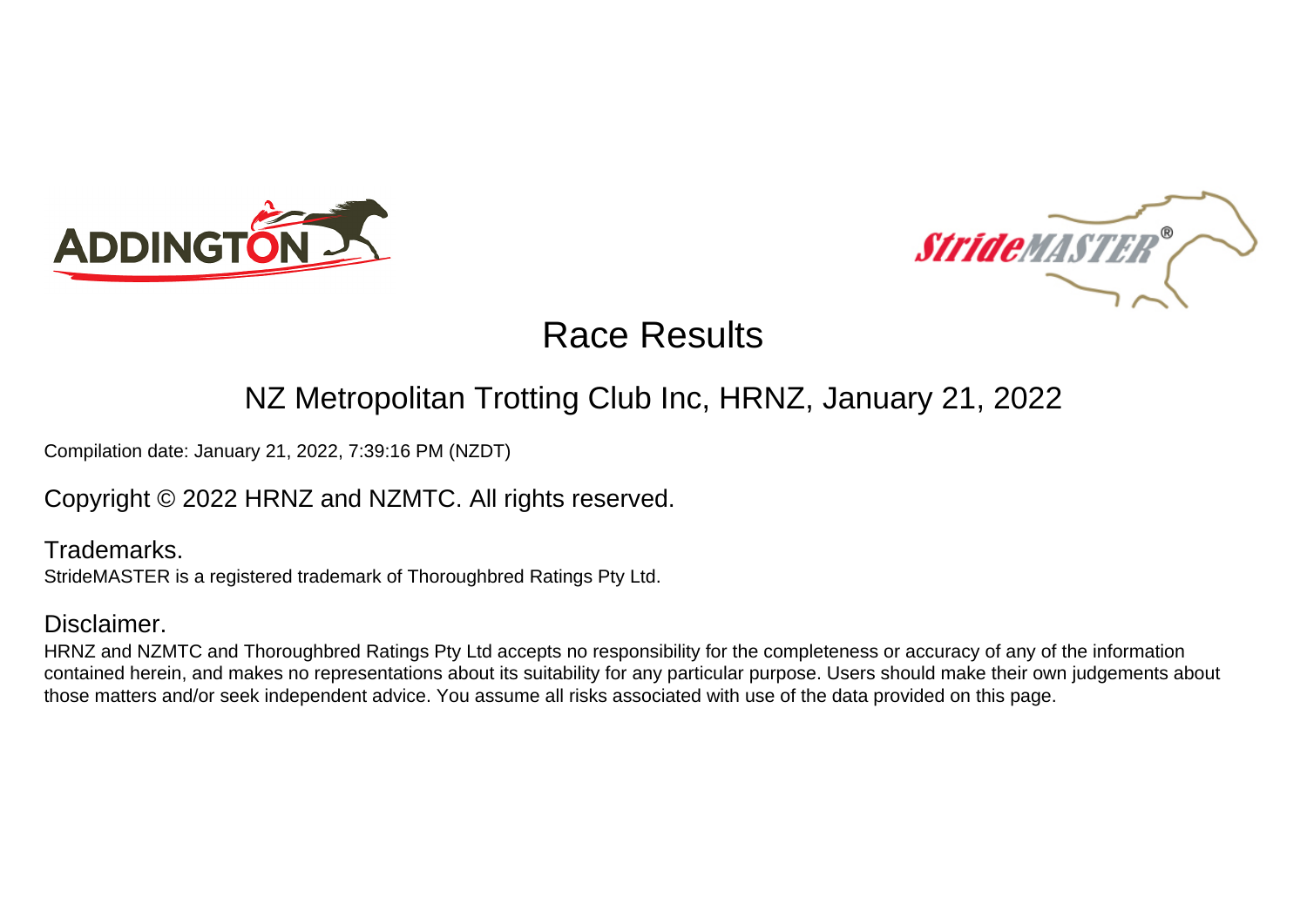



#### January 21, 2022, Race 6, AVON CITY FORD HANDICAP PACE, Distance 2600m, Addington - Survey 3200m

|     | Result TAB no. | Horse (Barrier)              | 2600 to | 2400m to |
|-----|----------------|------------------------------|---------|----------|
| 1st | 2              | Above N Beyond (5)           | 2400m   | 2200m    |
|     |                | Position in running (margin) |         | 1(0.0)   |
|     |                | Sectional time (s)           | 16.03   | 15.39    |
|     |                | Cumulative time (s)          | 192.76  | 176.73   |
|     |                | Speed (m/s)                  | 12.47   | 13.00    |
|     |                | Stride length (m)            | 5.28    | 5.85     |
|     |                | Stride duration (s)          | 0.421   | 0.450    |
|     |                | Stride efficiency (%)        | 43.62   | 53.49    |
|     |                | Stride count                 | 37.86   | 34.18    |

Disclaimer.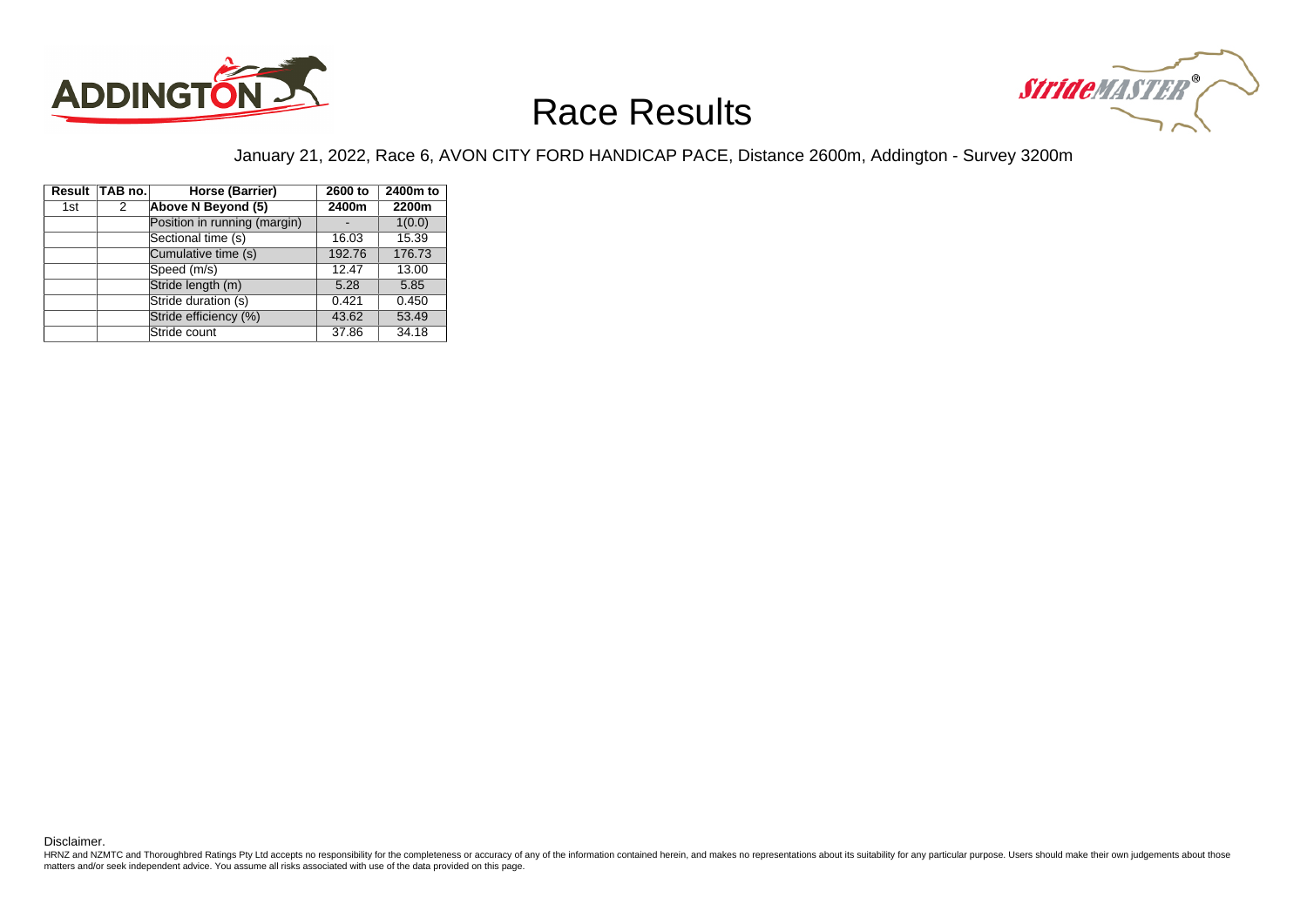



### January 21, 2022, Race 6, AVON CITY FORD HANDICAP PACE, Distance 2600m, Addington - Survey 3200m

0.6 s

|     | Result TAB no. | Horse (Barrier)              | 2200m to | 2000m to | 1800m to | 1600m to | 1400m to | 1200m to | 1000m to | 800m to | 600m to | 400m to | $200m$ to | Total or | Margin |
|-----|----------------|------------------------------|----------|----------|----------|----------|----------|----------|----------|---------|---------|---------|-----------|----------|--------|
| 1st |                | Above N Beyond (5)           | 2000m    | 1800m    | 1600m    | 400m     | 1200m    | 1000m    | 800m     | 600m    | 400m    | 200m    | <b>WP</b> | Average  |        |
|     |                | Position in running (margin) | 1(0.0)   | 1(0.0)   | 2(1.2)   | 2(1.9)   | 2(1.6)   | 2(1.8)   | 3(1.8)   | 3(1.7)  | 3(1.5)  | 3(1.5)  | 2(1.3)    |          | 0.00   |
|     |                | Sectional time (s)           | 15.90    | 15.07    | 15.49    | 15.40    | 14.51    | 14.80    | 14.70    | 14.28   | 14.35   | 13.45   | 13.39     |          |        |
|     |                | Cumulative time (s)          | 161.34   | 145.44   | 130.37   | 114.88   | 99.48    | 84.97    | 70.17    | 55.47   | 41.19   | 26.84   | 13.39     | 3:12.76  |        |
|     |                | Speed (m/s)                  | 12.58    | 13.27    | 12.91    | 12.99    | 13.78    | 13.51    | 13.61    | 14.01   | 13.94   | 14.87   | 14.94     | 13.49    |        |
|     |                | Stride length (m)            | 5.67     | 5.84     | 5.83     | 5.73     | 6.13     | 6.07     | 6.07     | 6.20    | 6.15    | 6.37    | 6.31      | 5.95     |        |
|     |                | Stride duration (s)          | 0.451    | 0.440    | 0.452    | 0.441    | 0.445    | 0.449    | 0.446    | 0.443   | 0.441   | 0.429   | 0.423     | 0.441    |        |
|     |                | Stride efficiency (%)        | 50.25    | 53.24    | 53.17    | 51.35    | 58.77    | 57.59    | 57.61    | 60.13   | 59.13   | 63.44   | 62.30     | 55.30    |        |
|     |                | Stride count                 | 35.27    | 34.26    | 34.29    | 34.89    | 32.61    | 32.94    | 32.94    | 32.24   | 32.51   | 31.39   | 31.68     | 437.06   |        |















Note: Horizontal distance axis grid lines are 200m furlongs.

#### Disclaimer.

20 m/sec

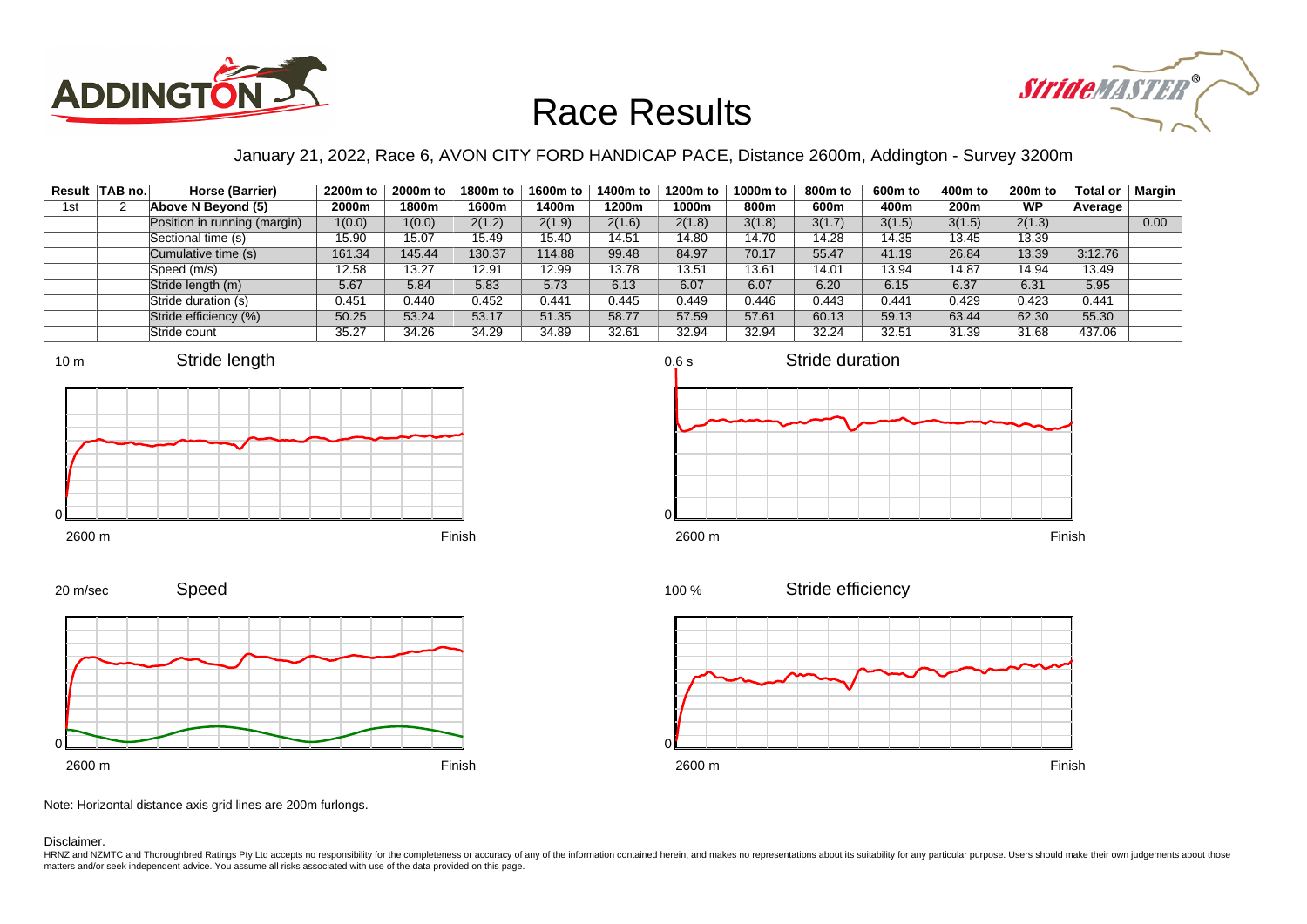



#### January 21, 2022, Race 6, AVON CITY FORD HANDICAP PACE, Distance 2600m, Addington - Survey 3200m

|                 | Result TAB no. | Horse (Barrier)              | 2600 to | 2400m to |
|-----------------|----------------|------------------------------|---------|----------|
| 2 <sub>nd</sub> | 7              | One Change (3)               | 2400m   | 2200m    |
|                 |                | Position in running (margin) |         | 7(12.5)  |
|                 |                | Sectional time (s)           | 18.11   | 15.40    |
|                 |                | Cumulative time (s)          | 192.87  | 174.76   |
|                 |                | Speed (m/s)                  | 11.04   | 12.99    |
|                 |                | Stride length (m)            | 6.42    | 6.34     |
|                 |                | Stride duration (s)          | 0.461   | 0.488    |
|                 |                | Stride efficiency (%)        | 64.35   | 62.81    |
|                 |                | Stride count                 | 31.17   | 31.55    |

Disclaimer.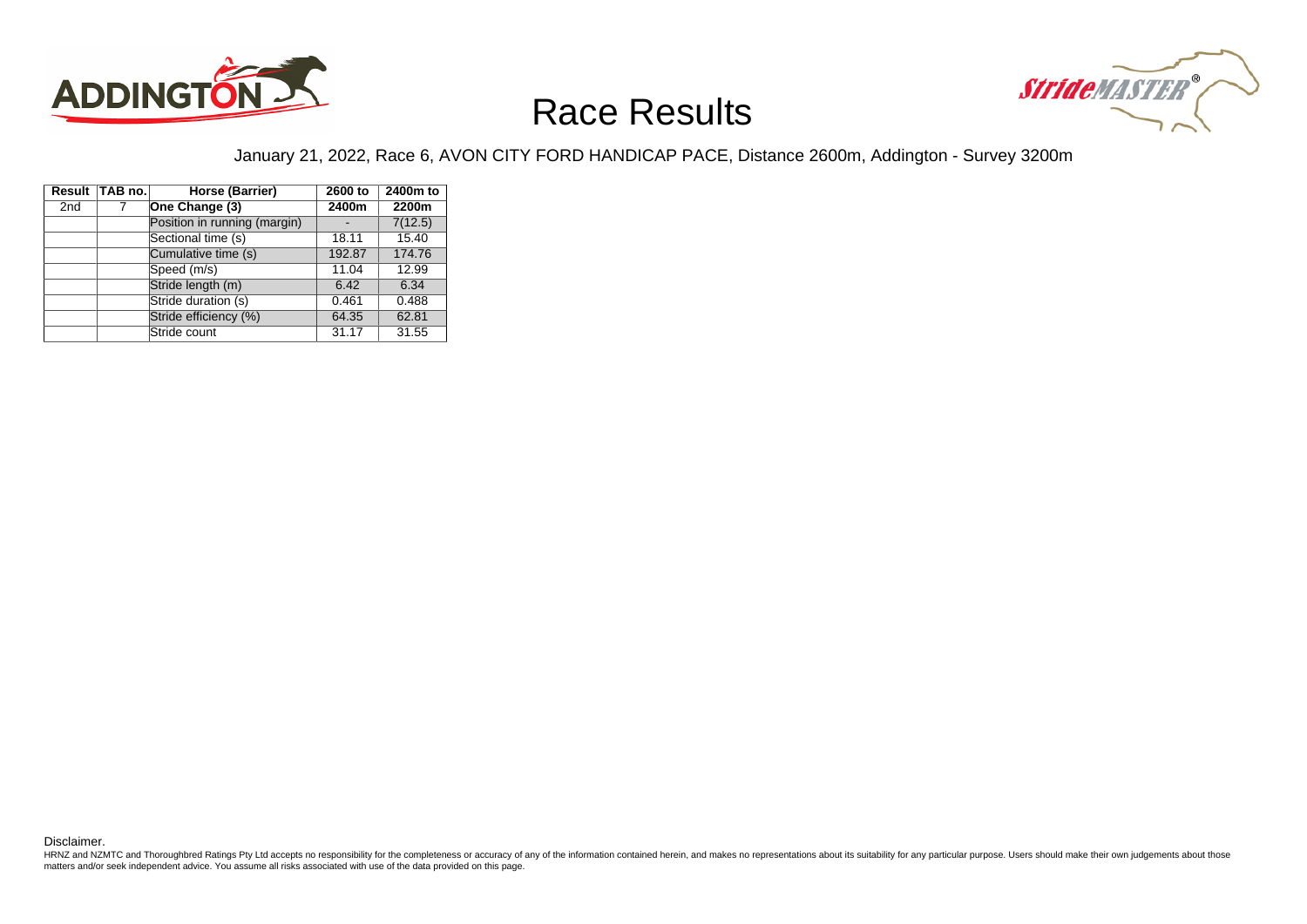



### January 21, 2022, Race 6, AVON CITY FORD HANDICAP PACE, Distance 2600m, Addington - Survey 3200m

0.6 s

|                 | Result TAB no. | Horse (Barrier)              | 2200m to | 2000m to | 1800m to | 1600m to | 1400m to | 1200m to | 1000m to | 800m to | 600m to | 400m to          | $200m$ to | Total or | Margin |
|-----------------|----------------|------------------------------|----------|----------|----------|----------|----------|----------|----------|---------|---------|------------------|-----------|----------|--------|
| 2 <sub>nd</sub> |                | One Change (3)               | 2000m    | 1800m    | 1600m    | l 400m   | 1200m    | 1000m    | 800m     | 600m    | 400m    | 200 <sub>m</sub> | <b>WP</b> | Average  |        |
|                 |                | Position in running (margin) | 7(12.6)  | 5(7.0)   | 1(0.0)   | 1(0.0)   | 1(0.0)   | 1(0.0)   | 2(0.4)   | 1(0.0)  | 1(0.0)  | 1(0.0)           | 1(0.0)    |          | 0.60   |
|                 |                | Sectional time (s)           | 14.97    | 13.71    | 15.37    | 15.45    | 14.47    | 14.87    | 14.64    | 14.32   | 14.35   | 13.49            | 13.72     |          |        |
|                 |                | Cumulative time (s)          | 159.36   | 144.39   | 130.68   | 115.31   | 99.86    | 85.39    | 70.52    | 55.88   | 41.56   | 27.21            | 13.72     | 3:12.87  |        |
|                 |                | Speed (m/s)                  | 13.36    | 14.59    | 13.01    | 12.94    | 13.82    | 13.45    | 13.66    | 13.97   | 13.94   | 14.83            | 14.58     | 13.48    |        |
|                 |                | Stride length (m)            | 6.21     | 6.73     | 6.43     | 6.24     | 6.65     | 6.49     | 6.54     | 6.67    | 6.51    | 6.62             | 6.56      | 6.49     |        |
|                 |                | Stride duration (s)          | 0.465    | 0.461    | 0.494    | 0.482    | 0.481    | 0.482    | 0.479    | 0.477   | 0.467   | 0.446            | 0.450     | 0.481    |        |
|                 |                | Stride efficiency (%)        | 60.32    | 70.71    | 64.59    | 60.78    | 69.01    | 65.78    | 66.80    | 69.44   | 66.14   | 68.43            | 67.32     | 65.77    |        |
|                 |                | Stride count                 | 32.19    | 29.73    | 31.11    | 32.07    | 30.09    | 30.83    | 30.59    | 30.00   | 30.74   | 30.22            | 30.47     | 400.76   |        |









2600 m Finish

Stride duration



Stride efficiency 100 %



Note: Horizontal distance axis grid lines are 200m furlongs.

Disclaimer.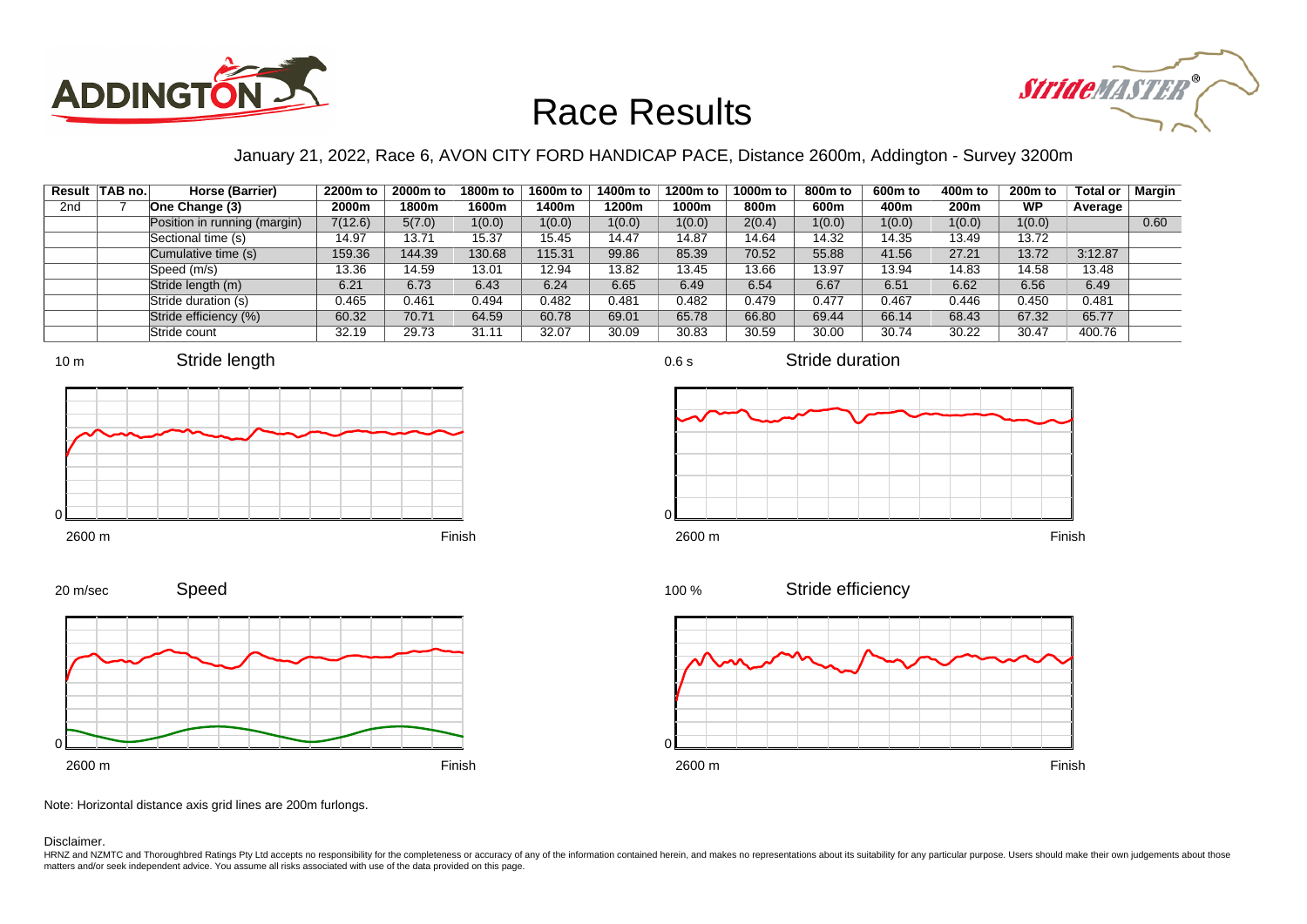



#### January 21, 2022, Race 6, AVON CITY FORD HANDICAP PACE, Distance 2600m, Addington - Survey 3200m

|     | Result TAB no. | Horse (Barrier)              | 2600 to | 2400m to |
|-----|----------------|------------------------------|---------|----------|
| 3rd | 6              | Cranbourne (0)               | 2400m   | 2200m    |
|     |                | Position in running (margin) |         | 6(11.8)  |
|     |                | Sectional time (s)           | 18.08   | 15.21    |
|     |                | Cumulative time (s)          | 193.30  | 175.22   |
|     |                | Speed (m/s)                  | 11.06   | 13.15    |
|     |                | Stride length (m)            | 6.40    | 6.65     |
|     |                | Stride duration (s)          | 0.480   | 0.505    |
|     |                | Stride efficiency (%)        | 64.04   | 69.04    |
|     |                | Stride count                 | 31.24   | 30.09    |

Disclaimer.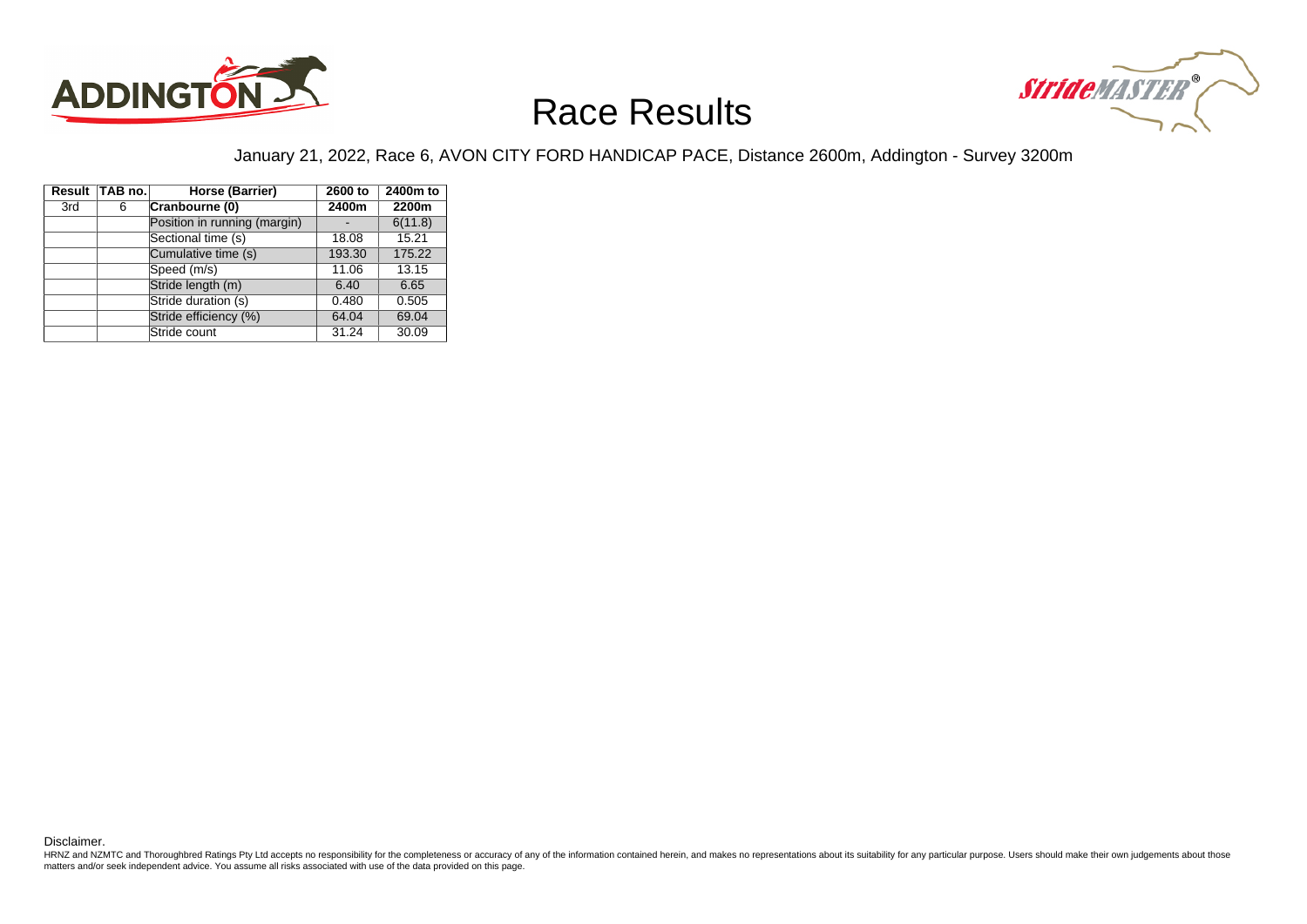



### January 21, 2022, Race 6, AVON CITY FORD HANDICAP PACE, Distance 2600m, Addington - Survey 3200m

|     | Result TAB no. | Horse (Barrier)              | 2200m to | 2000m to | 1800m to | 1600m to | 1400m to | 1200m to | 1000m to | 800m to | 600m to | 400m to | 200 <sub>m</sub> to | Total or | Margin |
|-----|----------------|------------------------------|----------|----------|----------|----------|----------|----------|----------|---------|---------|---------|---------------------|----------|--------|
| 3rd |                | Cranbourne (0)               | 2000m    | 1800m    | 1600m    | 400m     | 1200m    | 1000m    | 800m     | 600m    | 400m    | 200m    | <b>WP</b>           | Average  |        |
|     |                | Position in running (margin) | 6(10.7)  | 7(10.9)  | 7(12.1)  | 7(11.6)  | 7(11.4)  | 6(5.4)   | 1(0.0)   | 2(1.5)  | 2(0.8)  | 2(1.4)  | 3(1.4)              |          | 3.00   |
|     |                | Sectional time (s)           | 15.93    | 15.07    | 15.30    | 15.42    | 13.47    | 13.89    | 14.96    | 14.21   | 14.45   | 13.48   | 13.83               |          |        |
|     |                | Cumulative time (s)          | 160.01   | 144.08   | 129.01   | 13.71    | 98.29    | 84.82    | 70.93    | 55.97   | 41.76   | 27.31   | 13.83               | 3:13.30  |        |
|     |                | Speed (m/s)                  | 12.55    | 13.27    | 13.07    | 12.97    | 14.85    | 14.40    | 13.37    | 14.07   | 13.84   | 14.84   | 14.46               | 13.45    |        |
|     |                | Stride length (m)            | 6.43     | 6.75     | 6.75     | 6.63     | 7.08     | 7.01     | 6.67     | 7.04    | 6.76    | 7.02    | 6.96                | 6.77     |        |
|     |                | Stride duration (s)          | 0.512    | 0.509    | 0.516    | 0.511    | 0.476    | 0.487    | 0.499    | 0.500   | 0.489   | 0.473   | 0.481               | 0.504    |        |
|     |                | Stride efficiency (%)        | 64.69    | 71.23    | 71.12    | 68.62    | 78.23    | 76.84    | 69.52    | 77.40   | 71.45   | 77.07   | 75.71               | 71.69    |        |
|     |                | Stride count                 | 31.08    | 29.62    | 29.65    | 30.18    | 28.27    | 28.52    | 29.99    | 28.42   | 29.58   | 28.48   | 28.73               | 383.85   |        |

















Note: Horizontal distance axis grid lines are 200m furlongs.

Disclaimer.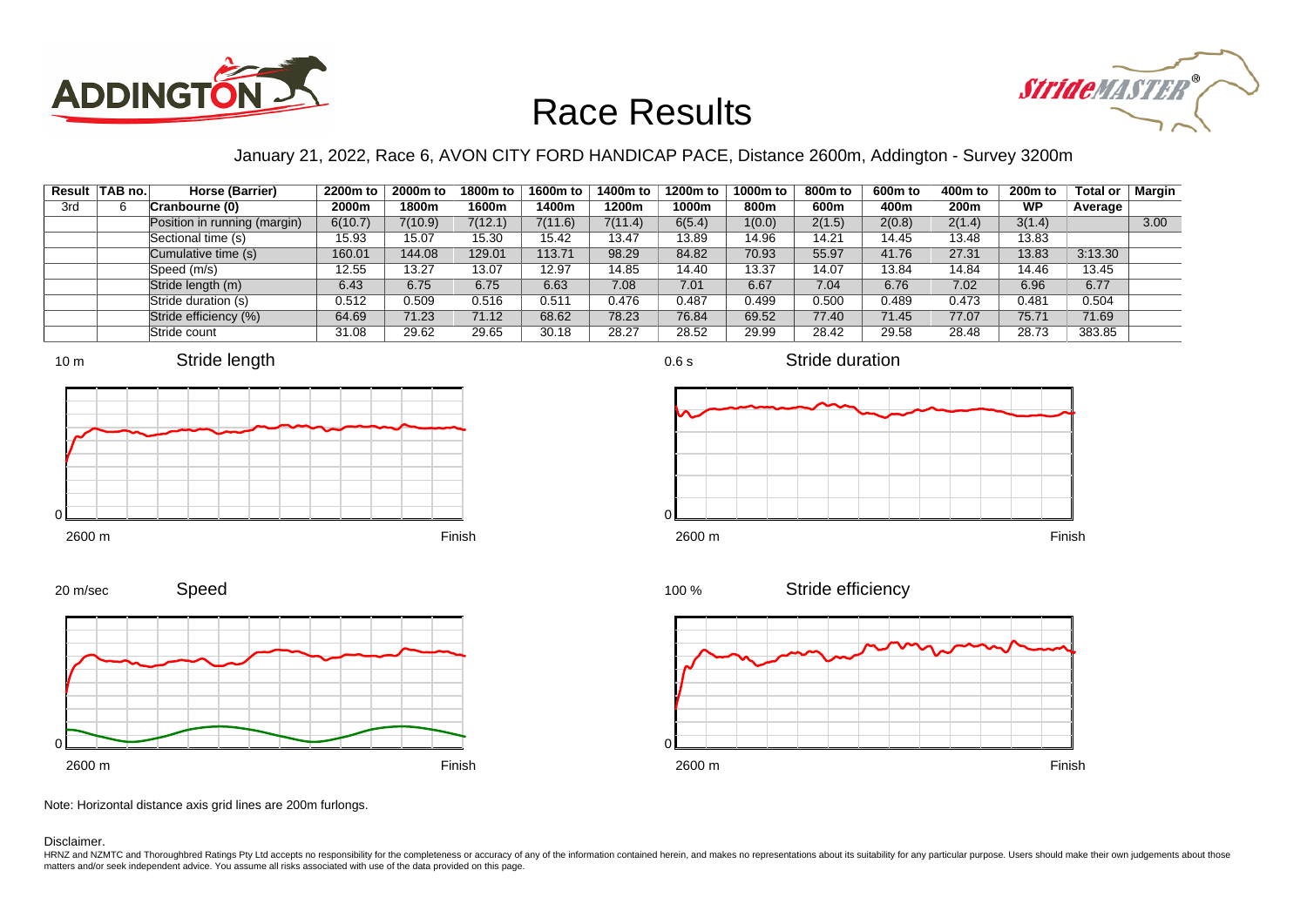



#### January 21, 2022, Race 6, AVON CITY FORD HANDICAP PACE, Distance 2600m, Addington - Survey 3200m

|     | Result TAB no. | Horse (Barrier)              | 2600 to | 2400m to |
|-----|----------------|------------------------------|---------|----------|
| 4th |                | The Falcon (2)               | 2400m   | 2200m    |
|     |                | Position in running (margin) |         | 2(2.4)   |
|     |                | Sectional time (s)           | 16.63   | 15.35    |
|     |                | Cumulative time (s)          | 193.39  | 176.76   |
|     |                | Speed (m/s)                  | 12.02   | 13.03    |
|     |                | Stride length (m)            | 5.54    | 6.18     |
|     |                | Stride duration (s)          | 0.450   | 0.474    |
|     |                | Stride efficiency (%)        | 47.93   | 59.66    |
|     |                | Stride count                 | 36.11   | 32.37    |

Disclaimer.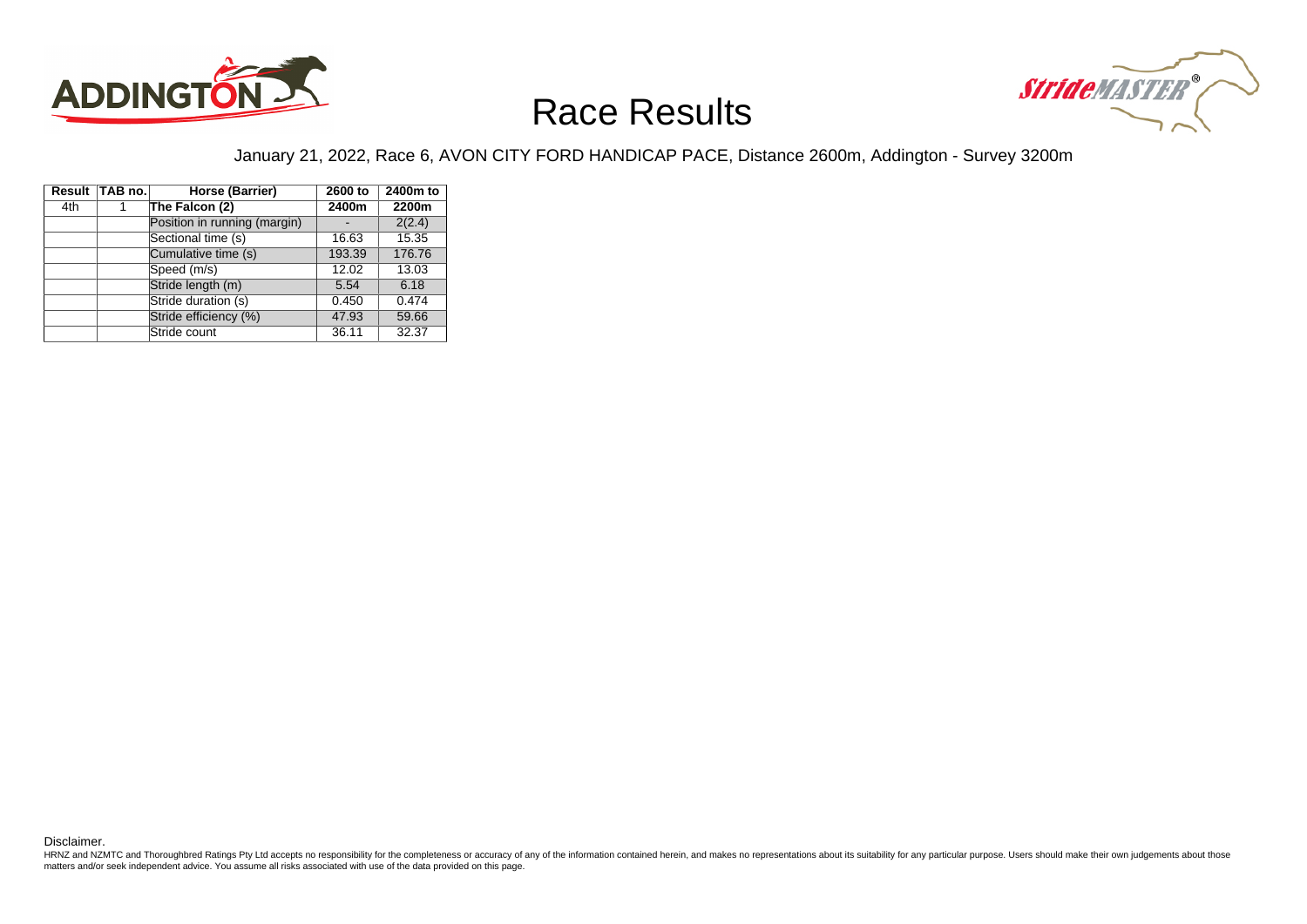



### January 21, 2022, Race 6, AVON CITY FORD HANDICAP PACE, Distance 2600m, Addington - Survey 3200m

|     | Result   TAB no. | Horse (Barrier)              | 2200m to | 2000m to | 1800m to | 1600m to | 1400m to | 1200m to | 1000m to | 800m to | 600m to | 400m to          | <b>200m to</b> | <b>Total or</b> | Margin |
|-----|------------------|------------------------------|----------|----------|----------|----------|----------|----------|----------|---------|---------|------------------|----------------|-----------------|--------|
| 4th |                  | The Falcon (2)               | 2000m    | 1800m    | 1600m    | 400m     | 1200m    | 1000m    | 800m     | 600m    | 400m    | 200 <sub>m</sub> | <b>WP</b>      | Average         |        |
|     |                  | Position in running (margin) | 2(2.1)   | 2(2.1)   | 3(3.5)   | 3(4.1)   | 3(4.3)   | 4(3.6)   | 5(3.8)   | 5(3.9)  | 6(3.9)  | 6(3.7)           | 6(3.2)         |                 | 3.50   |
|     |                  | Sectional time (s)           | 15.90    | 15.10    | 15.48    | 15.48    | 14.36    | 14.83    | 14.73    | 14.32   | 14.32   | 13.40            | 13.49          |                 |        |
|     |                  | Cumulative time (s)          | 161.41   | 145.51   | 130.41   | 114.93   | 99.45    | 85.09    | 70.26    | 55.53   | 41.21   | 26.89            | 13.49          | 3:13.39         |        |
|     |                  | Speed (m/s)                  | 12.58    | 13.25    | 12.92    | 12.92    | 13.93    | 13.49    | 13.58    | 13.97   | 13.97   | 14.93            | 14.83          | 13.44           |        |
|     |                  | Stride length (m)            | 6.11     | 6.29     | 6.31     | 6.21     | 6.62     | 6.53     | 6.55     | 6.70    | 6.62    | 6.87             | 6.83           | 6.39            |        |
|     |                  | Stride duration (s)          | 0.485    | 0.475    | 0.488    | 0.480    | 0.475    | 0.484    | 0.483    | 0.479   | 0.474   | 0.460            | 0.461          | 0.475           |        |
|     |                  | Stride efficiency (%)        | 58.31    | 61.88    | 62.22    | 60.19    | 68.47    | 66.65    | 67.13    | 70.09   | 68.49   | 73.67            | 72.85          | 63.85           |        |
|     |                  | Stride count                 | 32.74    | 31.78    | 31.69    | 32.22    | 30.22    | 30.62    | 30.51    | 29.86   | 30.21   | 29.13            | 29.29          | 406.75          |        |

















Note: Horizontal distance axis grid lines are 200m furlongs.

#### Disclaimer.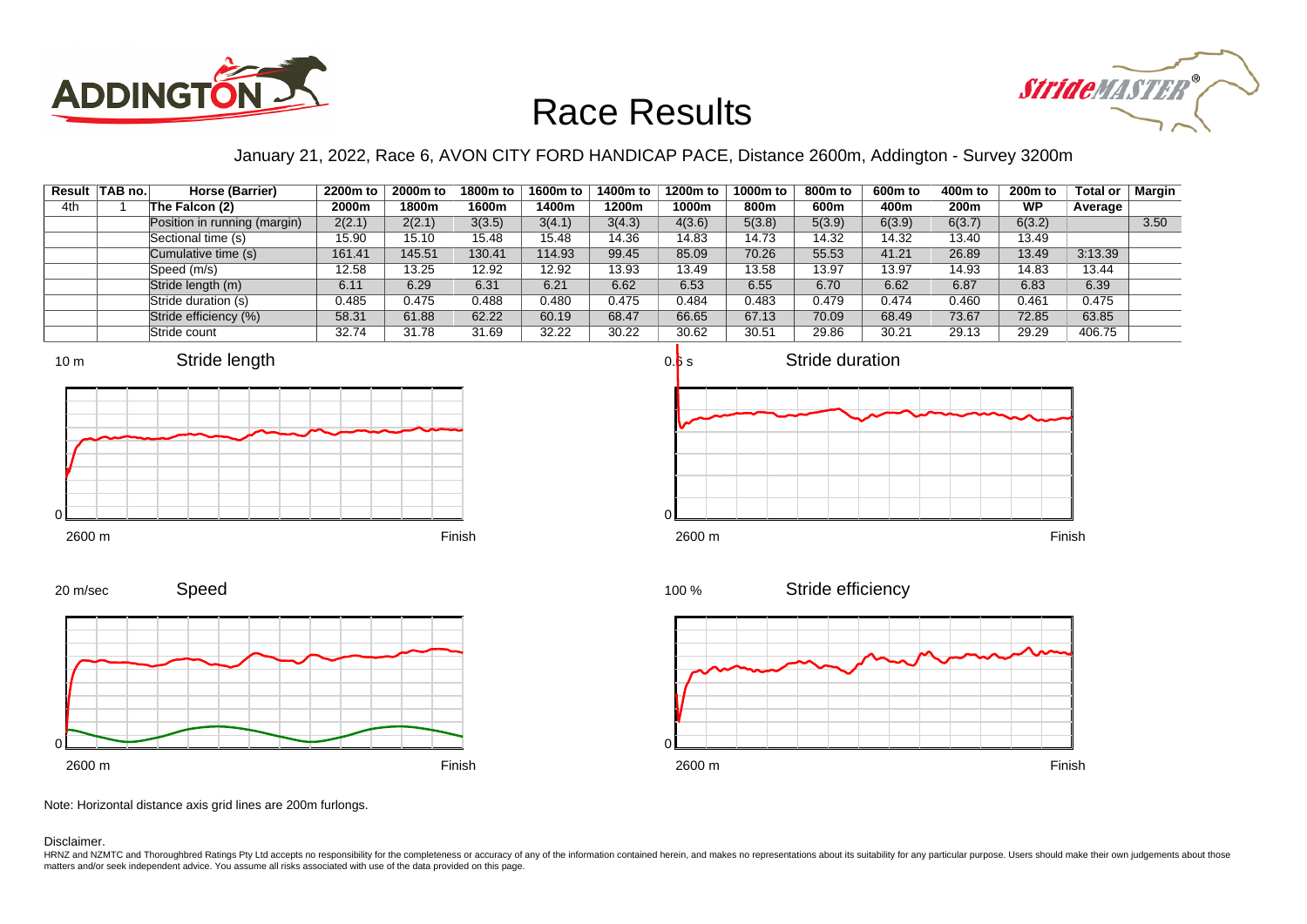



#### January 21, 2022, Race 6, AVON CITY FORD HANDICAP PACE, Distance 2600m, Addington - Survey 3200m

|     | Result TAB no. | Horse (Barrier)              | 2600 to | 2400m to |
|-----|----------------|------------------------------|---------|----------|
| 5th | 5              | Pace N Pride (1)             | 2400m   | 2200m    |
|     |                | Position in running (margin) |         | 4(7.3)   |
|     |                | Sectional time (s)           | 17.34   | 15.18    |
|     |                | Cumulative time (s)          | 193.46  | 176.12   |
|     |                | Speed (m/s)                  | 11.53   | 13.18    |
|     |                | Stride length (m)            | 5.77    | 6.31     |
|     |                | Stride duration (s)          | 0.449   | 0.479    |
|     |                | Stride efficiency (%)        | 52.07   | 62.22    |
|     |                | Stride count                 | 34.65   | 31.70    |

Disclaimer.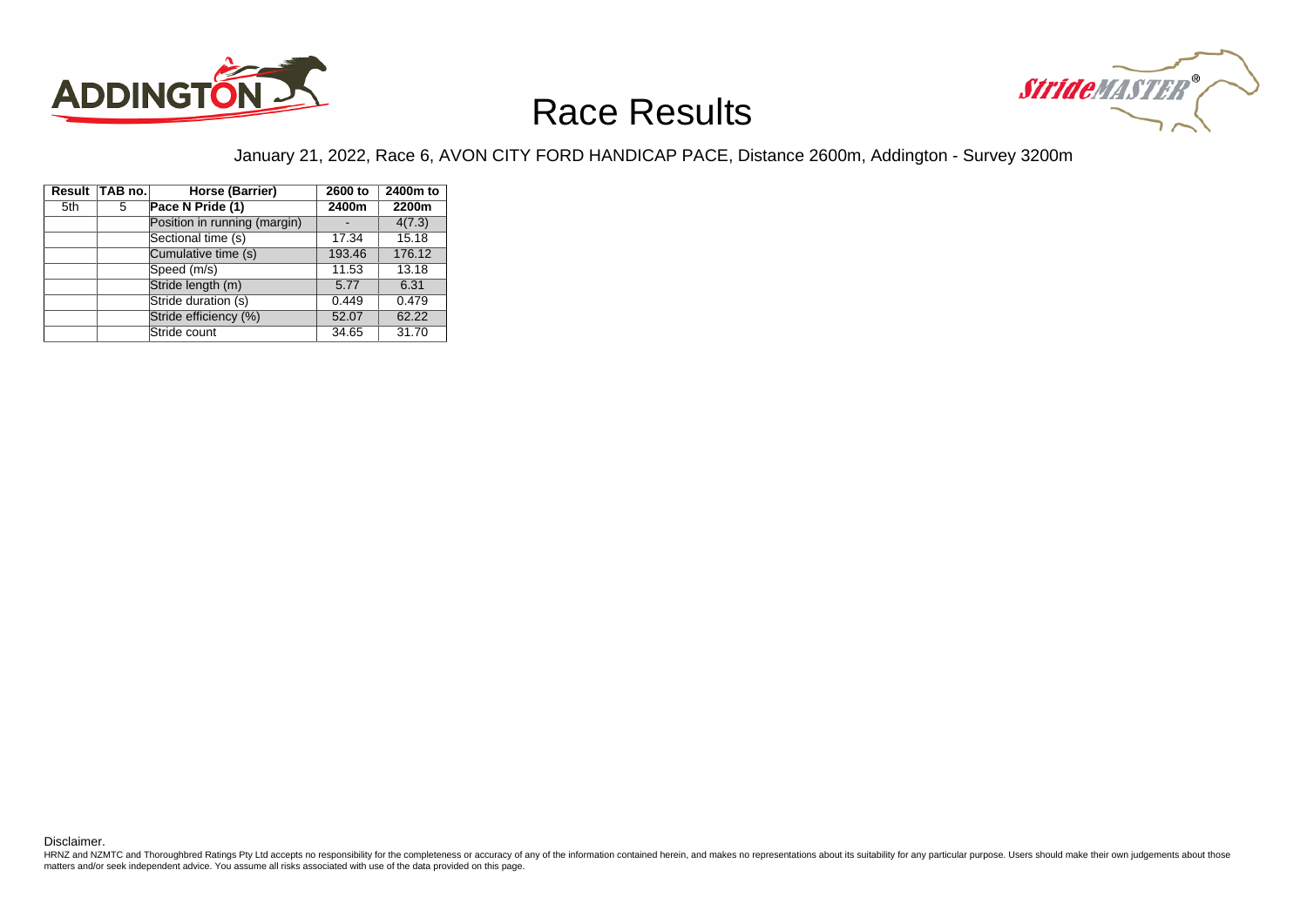



### January 21, 2022, Race 6, AVON CITY FORD HANDICAP PACE, Distance 2600m, Addington - Survey 3200m

|     | Result   TAB no. | Horse (Barrier)              | 2200m to | 2000m to | 1800m to | 1600m to | 1400m to | 1200m to | 1000m to | 800m to | 600m to | 400m to | 200 <sub>m</sub> to | Total or | <b>Margin</b> |
|-----|------------------|------------------------------|----------|----------|----------|----------|----------|----------|----------|---------|---------|---------|---------------------|----------|---------------|
| 5th |                  | Pace N Pride (1)             | 2000m    | 1800m    | 1600m    | 1400m    | 1200m    | 1000m    | 800m     | 600m    | 400m    | 200m    | <b>WP</b>           | Average  |               |
|     |                  | Position in running (margin) | 4(6.1)   | 4(6.4)   | 5(7.5)   | 5(8.1)   | 5(7.1)   | 5(5.1)   | 6(4.6)   | 6(4.5)  | 5(3.9)  | 5(3.7)  | 5(2.8)              |          | 3.90          |
|     |                  | Sectional time (s)           | 15.96    | 15.06    | 15.47    | 15.29    | 14.13    | 14.73    | 14.68    | 14.22   | 14.33   | 13.34   | 13.73               |          |               |
|     |                  | Cumulative time (s)          | 160.94   | 144.98   | 129.92   | 114.45   | 99.16    | 85.03    | 70.30    | 55.62   | 41.40   | 27.07   | 13.73               | 3:13.46  |               |
|     |                  | Speed (m/s)                  | 12.53    | 13.28    | 12.93    | 13.08    | 14.15    | 13.58    | 13.62    | 14.06   | 13.96   | 14.99   | 14.57               | 13.44    |               |
|     |                  | Stride length (m)            | 6.00     | 6.22     | 6.22     | 6.18     | 6.61     | 6.40     | 6.39     | 6.56    | 6.38    | 6.27    | 6.46                | 6.28     |               |
|     |                  | Stride duration (s)          | 0.479    | 0.468    | 0.481    | 0.472    | 0.467    | 0.471    | 0.469    | 0.467   | 0.457   | 0.418   | 0.444               | 0.468    |               |
|     |                  | Stride efficiency (%)        | 56.32    | 60.40    | 60.48    | 59.63    | 68.29    | 64.07    | 63.73    | 67.28   | 63.68   | 61.45   | 65.29               | 61.69    |               |
|     |                  | Stride count                 | 33.32    | 32.17    | 32.15    | 32.38    | 30.25    | 31.23    | 31.32    | 30.48   | 31.33   | 31.89   | 30.94               | 413.81   |               |















Note: Horizontal distance axis grid lines are 200m furlongs.

#### Disclaimer.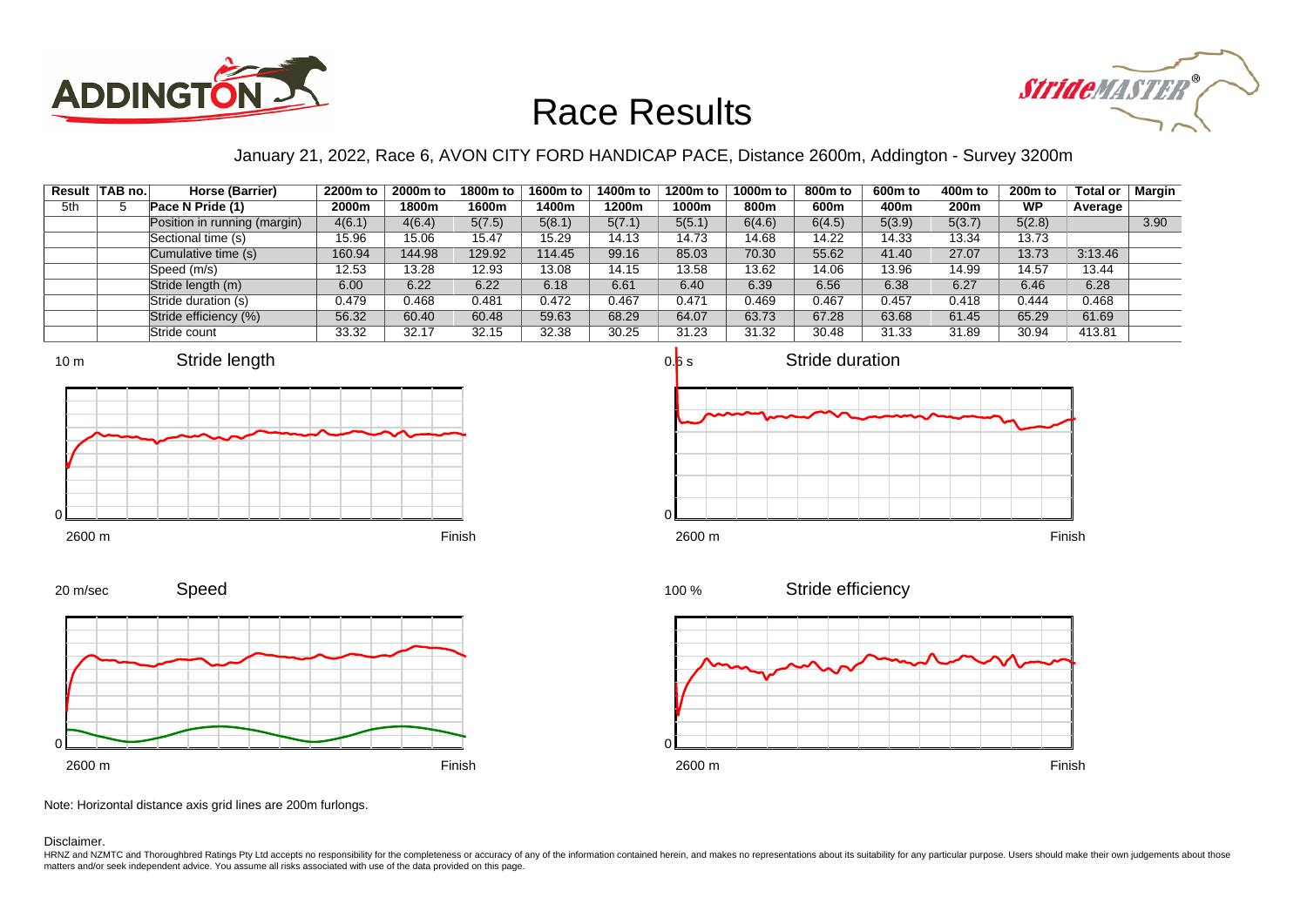



#### January 21, 2022, Race 6, AVON CITY FORD HANDICAP PACE, Distance 2600m, Addington - Survey 3200m

|     | Result TAB no. | Horse (Barrier)              | 2600 to | 2400m to |
|-----|----------------|------------------------------|---------|----------|
| 6th | 3              | Jack Ryan (6)                | 2400m   | 2200m    |
|     |                | Position in running (margin) |         | 3(4.3)   |
|     |                | Sectional time (s)           | 16.77   | 15.41    |
|     |                | Cumulative time (s)          | 193.57  | 176.80   |
|     |                | Speed (m/s)                  | 11.92   | 12.98    |
|     |                | Stride length (m)            | 5.45    | 5.95     |
|     |                | Stride duration (s)          | 0.456   | 0.458    |
|     |                | Stride efficiency (%)        | 46.45   | 55.29    |
|     |                | Stride count                 | 36.68   | 33.62    |

Disclaimer.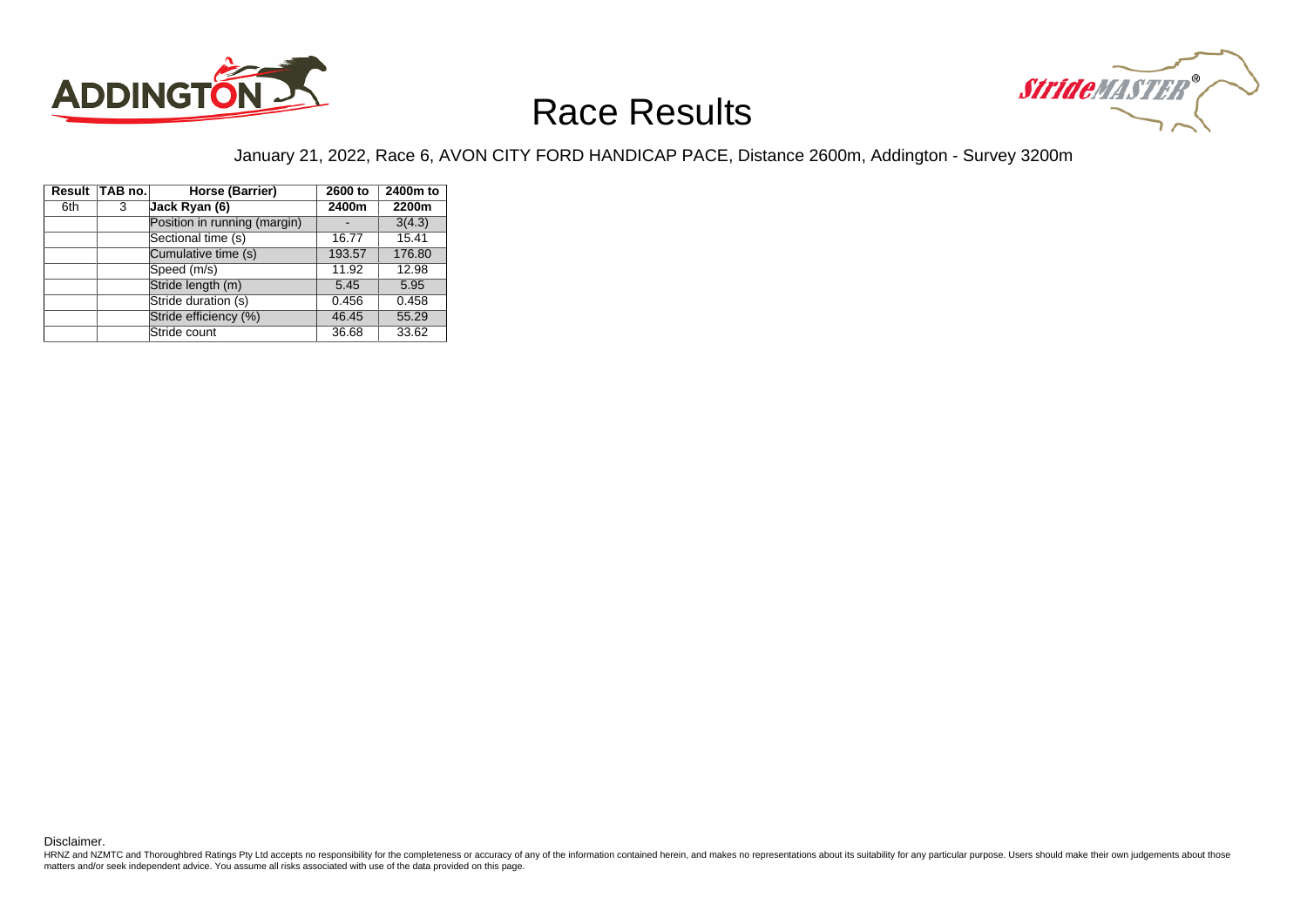



### January 21, 2022, Race 6, AVON CITY FORD HANDICAP PACE, Distance 2600m, Addington - Survey 3200m

|     | Result   TAB no. | Horse (Barrier)              | 2200m to | 2000m to | 1800m to | 1600m to | 1400m to | 1200m to | 1000m to | 800m to | 600m to | 400m to | 200 <sub>m</sub> to | Total or | Margin |
|-----|------------------|------------------------------|----------|----------|----------|----------|----------|----------|----------|---------|---------|---------|---------------------|----------|--------|
| 6th |                  | Jack Ryan (6)                | 2000m    | 1800m    | 1600m    | l 400m   | 1200m    | 1000m    | 800m     | 600m    | 400m    | 200m    | <b>WP</b>           | Average  |        |
|     |                  | Position in running (margin) | 3(4.4)   | 3(4.8)   | 4(5.8)   | 4(6.2)   | 4(5.3)   | 3(2.9)   | 4(2.9)   | 4(3.1)  | 4(2.4)  | 4(2.3)  | 4(2.3)              |          | 4.50   |
|     |                  | Sectional time (s)           | 15.96    | 15.04    | 15.44    | 15.31    | 14.07    | 14.80    | 14.73    | 14.21   | 14.34   | 13.49   | 14.00               |          |        |
|     |                  | Cumulative time (s)          | 161.39   | 145.43   | 130.39   | 14.95    | 99.64    | 85.57    | 70.77    | 56.04   | 41.83   | 27.49   | 14.00               | 3:13.57  |        |
|     |                  | Speed (m/s)                  | 12.53    | 13.30    | 12.95    | 13.06    | 14.21    | 13.51    | 13.58    | 14.07   | 13.95   | 14.83   | 14.29               | 13.43    |        |
|     |                  | Stride length (m)            | 5.92     | 6.20     | 6.22     | 6.13     | 6.57     | 6.40     | 6.38     | 6.67    | 6.37    | 6.40    | 6.21                | 6.21     |        |
|     |                  | Stride duration (s)          | 0.472    | 0.466    | 0.480    | 0.469    | 0.462    | 0.473    | 0.470    | 0.473   | 0.457   | 0.432   | 0.435               | 0.462    |        |
|     |                  | Stride efficiency (%)        | 54.77    | 60.09    | 60.46    | 58.75    | 67.45    | 63.97    | 63.67    | 69.42   | 63.50   | 63.96   | 60.28               | 60.18    |        |
|     |                  | Stride count                 | 33.78    | 32.25    | 32.15    | 32.62    | 30.44    | 31.26    | 31.33    | 30.01   | 31.37   | 31.26   | 32.20               | 418.97   |        |









2600 m Finish





Stride efficiency



Note: Horizontal distance axis grid lines are 200m furlongs.

#### Disclaimer.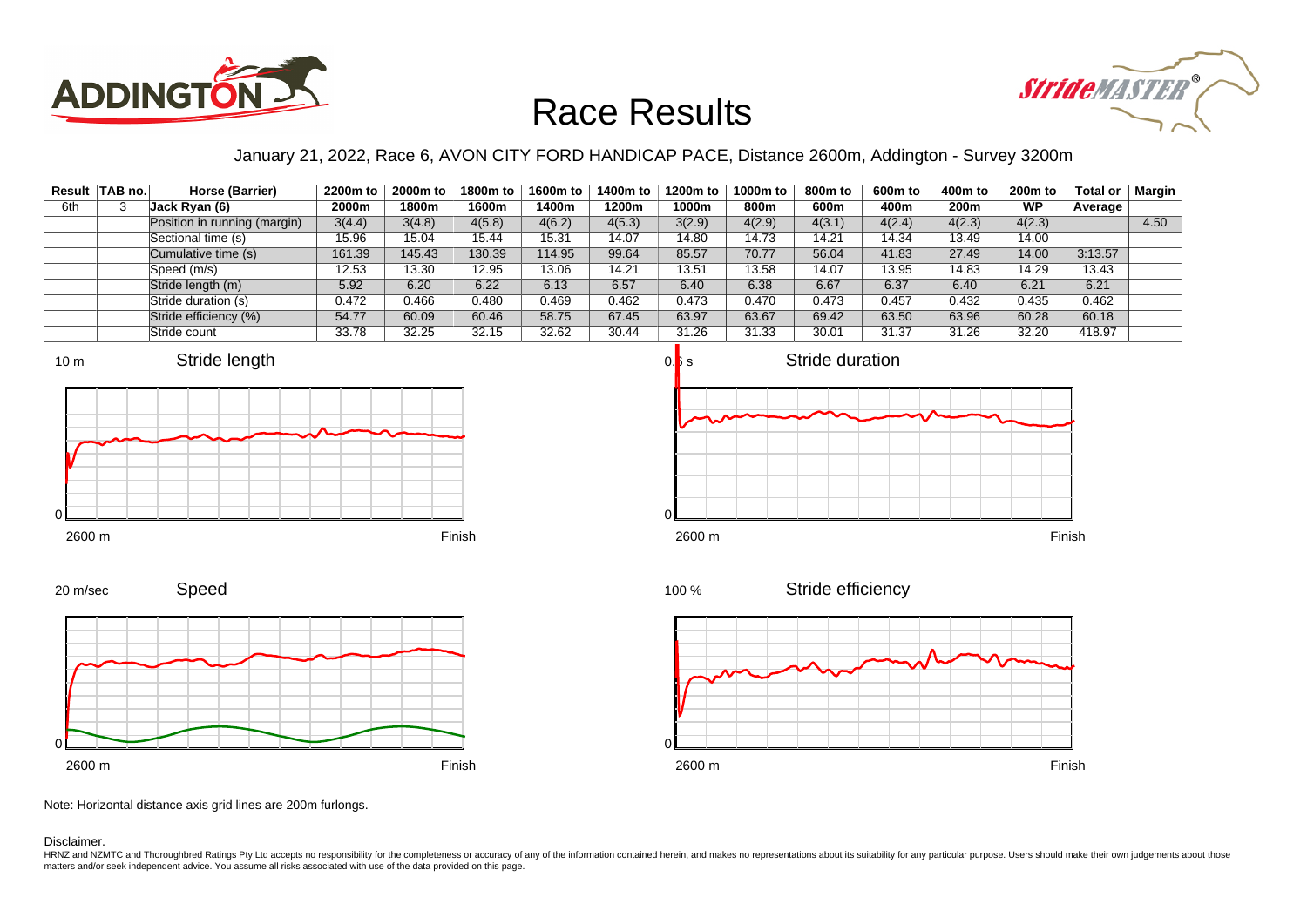



#### January 21, 2022, Race 6, AVON CITY FORD HANDICAP PACE, Distance 2600m, Addington - Survey 3200m

|     | Result TAB no. | Horse (Barrier)              | 2600 to | 2400m to |  |
|-----|----------------|------------------------------|---------|----------|--|
| 7th | 4              | Plutonium Lady (4)           | 2400m   | 2200m    |  |
|     |                | Position in running (margin) |         | 5(10.0)  |  |
|     |                | Sectional time (s)           | 17.77   | 15.14    |  |
|     |                | Cumulative time (s)          | 193.78  | 176.01   |  |
|     |                | Speed (m/s)                  | 11.25   | 13.21    |  |
|     |                | Stride length (m)            | 5.28    | 5.90     |  |
|     |                | Stride duration (s)          | 0.429   | 0.447    |  |
|     |                | Stride efficiency (%)        | 43.57   | 54.47    |  |
|     |                | Stride count                 | 37.88   | 33.88    |  |

Disclaimer.